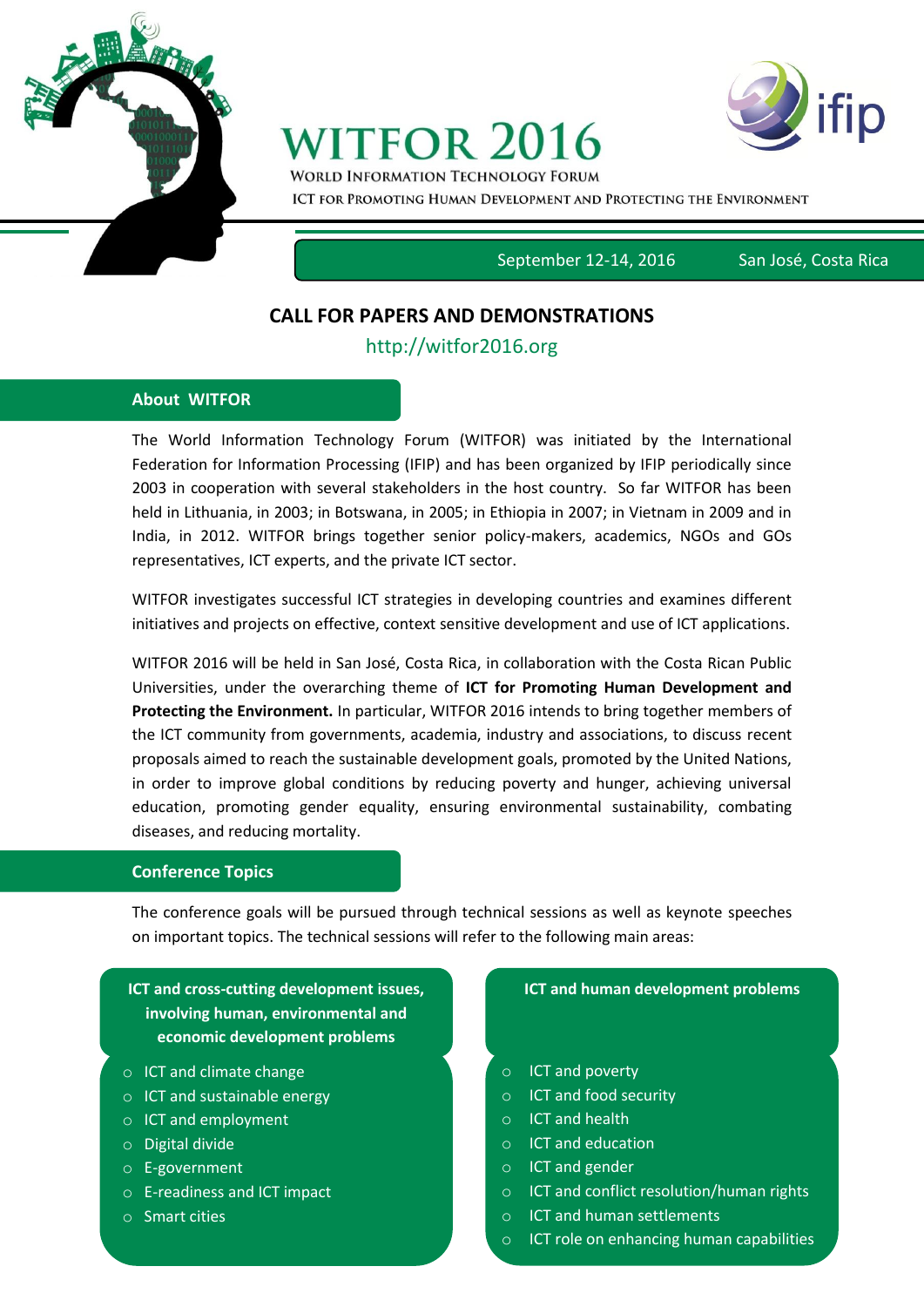#### **ICT and environmental problems**

- o ICT and water, including sanitation
- o ICT and sustainable production and consumption
- o ICT and sustainable use of oceans, seas and marine resources
- o ICT and biodiversity

o

- o ICT and the combat of desertification
- o ICT and the prevention/management of natural disasters

#### **ICT and economic development problems**

- o ICT and sustainable economic growth
- o ICT sector and economic growth
- o ICT and infrastructure and industrialization
- o ICT and innovation

# **Full and short papers**

We welcome academic contributions as well as practical solutions and examples related to the areas described above. Particularly, we encourage **full** and **short papers** using a variety of approaches or perspectives (human, environmental, and economic) to address pressing sustainable problems. **Full papers** should present completed projects or initiatives and can have 10 to 12 pages (2 additional pages are possible at an additional cost). **Short papers** can be used to present on-going or proposed projects, and should have 5 to 7 pages (1 additional page is possible at and additional cost).

Submissions will go through the normal reviewing process associated with a quality symposium, that is, each paper will be reviewed by at least three Programme Committee Members. . Criteria for acceptance for papers are its originality, relevance, applicability and quality. Accepted papers will appear in the conference proceedings published by Springer-Verlag as a volume of the IFIP Series Advances in Information and Communication Technology (AICT).

Submission details for **full** and **short papers** can be found at **http://www.witfor2016.org/submission.html**.

#### **Demonstrations**

To complement the papers to be presented during the technical sessions, we are also looking for **demonstrations** of pilot/sample projects in different stages (completed, halfway, just started, proposed), case studies, technical recommendations, experiences, policies, initiatives and best practices regarding innovative ICT applications promoting human development and/or protecting the environment, in the same areas proposed for the papers. These presentations do not require an associated paper and will not be published in the proceedings.

Proposals for **demonstrations** (two pages maximum), describing the ICT application and its context, should be submitted for evaluation. Criteria for acceptance of demonstrations include the relevance and innovation of the application, as well as its impact.

Submission details for **demonstrations** can be found at **http://www.witfor2016.org/submission.html**.